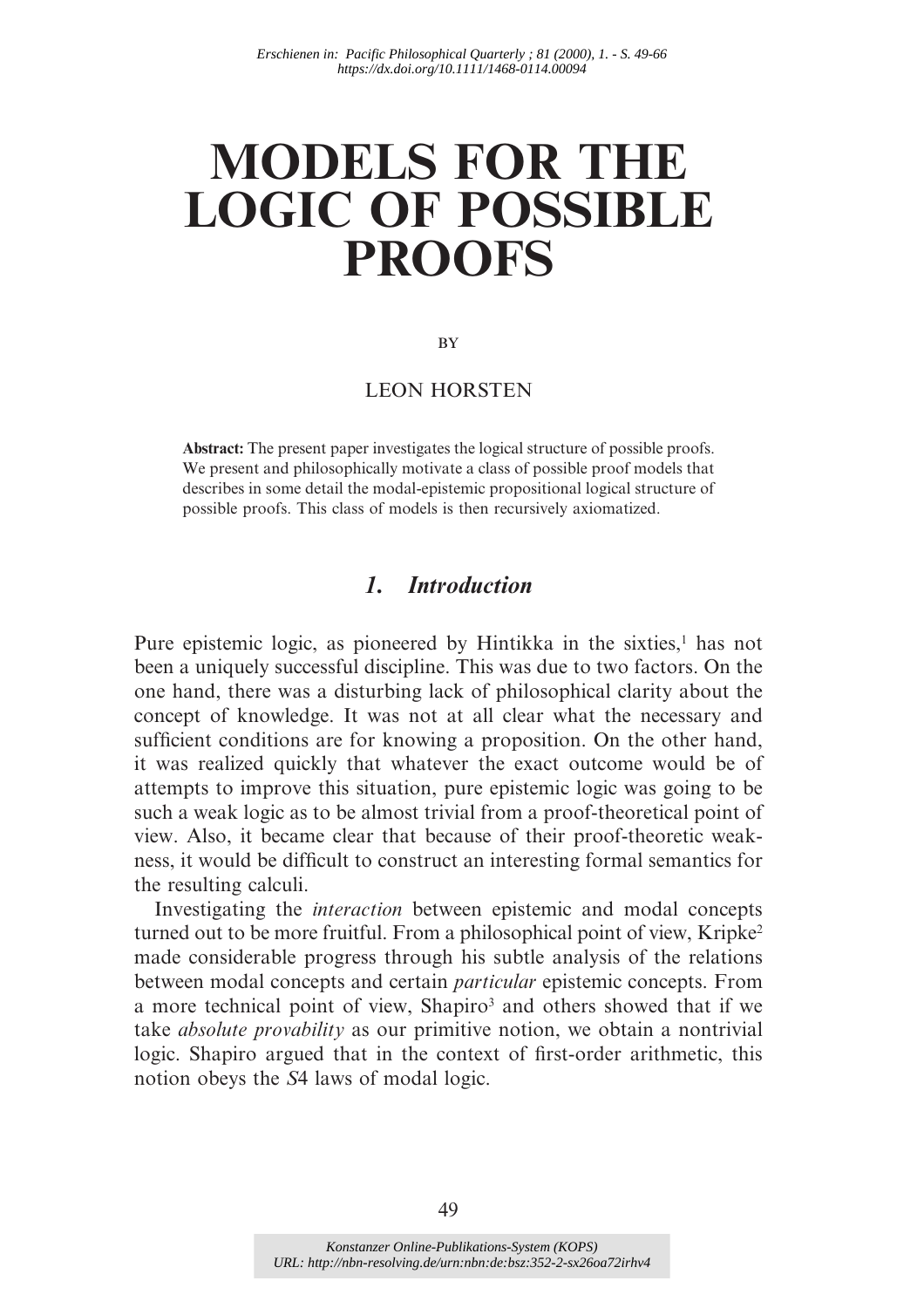In previous work,<sup>4</sup> I have analyzed Shapiro's notion of absolute provability into, on the one hand, a modal notion (possibility), and on the other hand, a particular epistemic notion (having a proof). An attempt was made to describe the logical laws governing their interaction. This led to a logical calculus for which a possible worlds semantics was given. But for several reasons, this logical calculus and its accompanying semantics are not very satisfactory. The overall complaint is that the system still is too much under the spell of the familiar modal systems.<sup>5</sup> The notion of absolute provability, now regarded as a *complex* notion, is still governed by the familiar S4 laws.<sup>6</sup> But when one attempts to extend this modal-epistemic system to higher order settings (e.g. to type theory), it becomes apparent that a fundamental principle of normal modal logics does not hold for the complex notion of absolute provability. This can be seen as follows.

Example 1: Assume a modal-epistemic type theoretical language  $\mathcal{L}$ . Let  $\diamondsuit$  be the familiar possibility operator, and let *P* be a purely epistemic operator which stands for "X has a proof that," where we keep the prover X fixed across possible situations. Let A be a description in  $\mathscr L$  of a subset of the set of the natural numbers N. Then we can express in  $\mathcal{L}$  that there is a possible situation in which X *has* proved that {2, 4} is the collection of numbers that she has proved to belong to *A*. This sentence can be expressed in  $\mathcal L$  in the following way:

$$
\Diamond P \forall x [P(x \in A) \leftrightarrow (x = 2 \lor x = 4)].
$$

We can also express in  $\mathcal L$  that there is a possible situation in which X has proved that {2, 4, 6} is the collection of numbers that she has proved to belong to *A*. One way to express this is the following:

$$
\Diamond P \forall x [P(x \in A) \leftrightarrow (x = 2 \lor x = 4 \lor x = 6)].
$$

These two sentences can both be true. Suppose *A* is the term

$$
\{x \mid \exists y \in \mathbb{N} \ (x = y \times 2)\}.
$$

In some situation *a*, X may have proved only the numbers 2 and 4 to be even. And by reflection on what she has proved she may in situation *a* have realized this. Then situation *a* verifies the first sentence. For similar reasons there can be a situation *b* verifying the second sentence. If we assume the familiar aggregation principle

$$
\Diamond PA \to (\Diamond PB \to \Diamond P (A \land B)),
$$

then we can infer to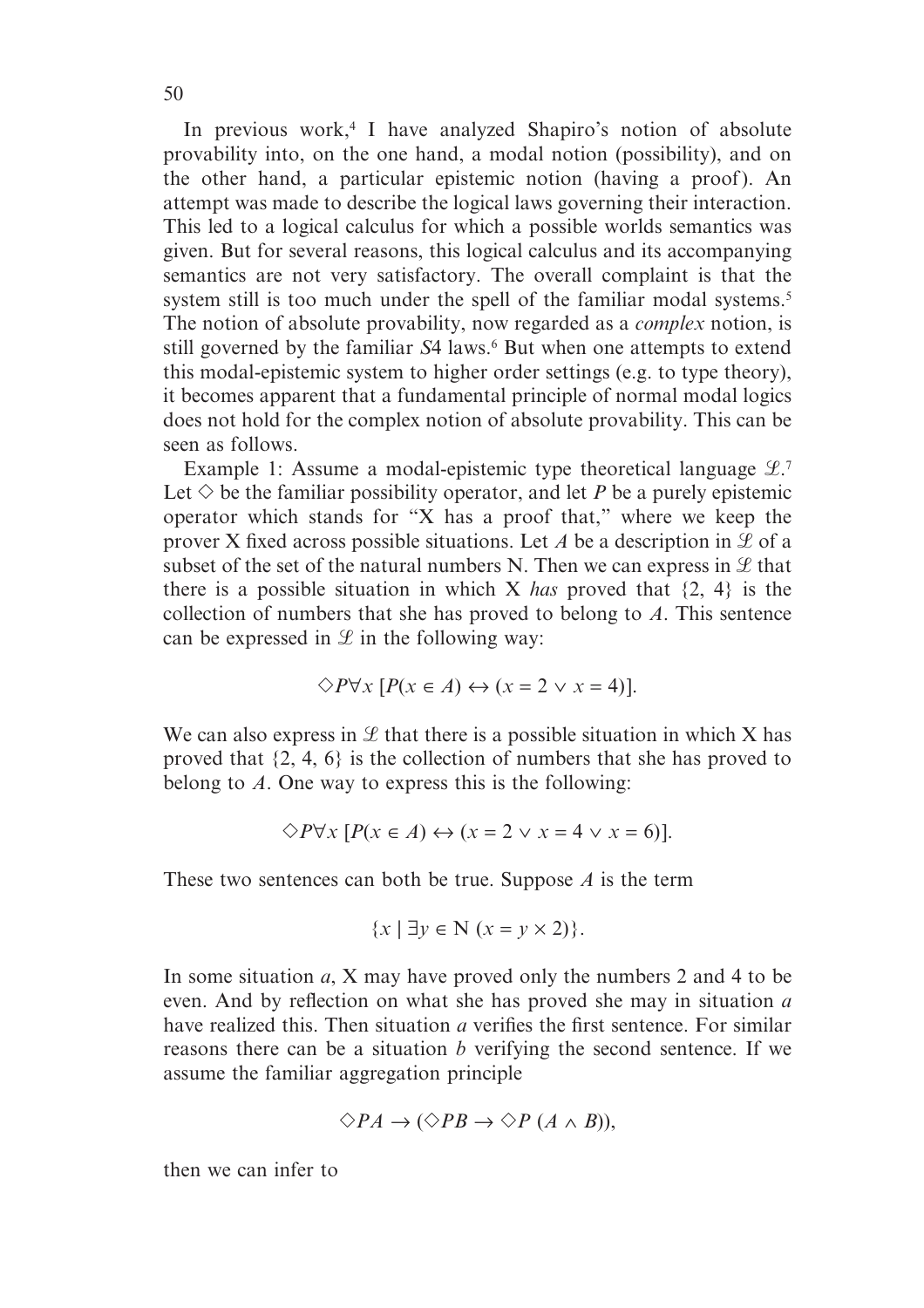$$
\diamondsuit P\left[\forall x \left[P\left(x \in A\right) \leftrightarrow \left(x = 2 \lor x = 4\right)\right] \land \left[\forall x \left[P\left(x \in A\right) \leftrightarrow \left(x = 2 \lor x = 4 \lor x = 6\right)\right]\right].
$$

But this sentence can never be true. So the seemingly innocuous aggregation principle must after all be invalid.

The principle  $\Diamond PA \rightarrow (\Diamond PB \rightarrow \Diamond P (A \land B))$  is provable in the systems of Shapiro (1985), Flagg (1986), and Horsten (1994). This does not lead to trouble because they are working in a more *restrictive* language: either it is first-order, or it is higher-order, but the absolute provability operator is not explicitly analyzed. One of the aims of the present paper is to construct a propositional modal-epistemic logic which is more *stable*, so that even in highly expressive languages, and in the context of (formalizations of) strong mathematical theories, its propositional laws are preserved. Ideally, one would like the logic to be *abolutely safe* in this respect.

Anderson<sup>8</sup> has made a more cautious attempt to describe in a propositional context some of the logical principles governing the interaction between the concepts of empirical knowledge, a priori knowledge, and necessity. He was skeptical of aggregation principles like the one discussed above, and did not include them in his system.<sup>9</sup> Dropping the above aggregation principle leads us away from the paradigm of *normal* modal logic. But there is a second defect of *both* Horsten (1994) and Anderson (1993) which, when properly addressed, leads us even further away from the structures of the familiar modal systems. For *every* proposition *q*, the sentence  $\Diamond \neg Pq$  is a logical truth. In a sense, this principle, which we call the *density principle*, is the *opposite* of logical omniscience. One would expect it to be a theorem of modal-epistemic propositional logic; it is in fact independent of the systems proposed in Anderson (1993) and Horsten (1994). But systems which have  $\Diamond \neg Pq$  as a theorem for all *q* differ from the more traditional modal systems in that the "eraser translation" (i.e. the translation that erases all occurrences of intensional operators) is no longer conservative over the underlying logic. For one thing, this means that it will usually be more difficult to prove consistency of such systems.

In the present paper the *semantic view of theories*<sup>10</sup> will be resolutely adopted. In our case, this means that we adopt the semantic conception of *epistemological* theories. In this approach, an epistemological theory is seen first and foremost as a collection of structures that intend to model knowledge situations. Of course, this does not exclude the possibility that in particular cases (e.g. in some propositional logical settings) complete axiomatizations of nontrivial classes of knowledge situations can be obtained.

In the artificial intelligence literature on knowledge representation, the semantic approach is not uncommon. In contrast, philosophical logicians usually adopt the *syntactical method*. They mostly treat epistemological theories in the first place as axiomatically presented formal systems.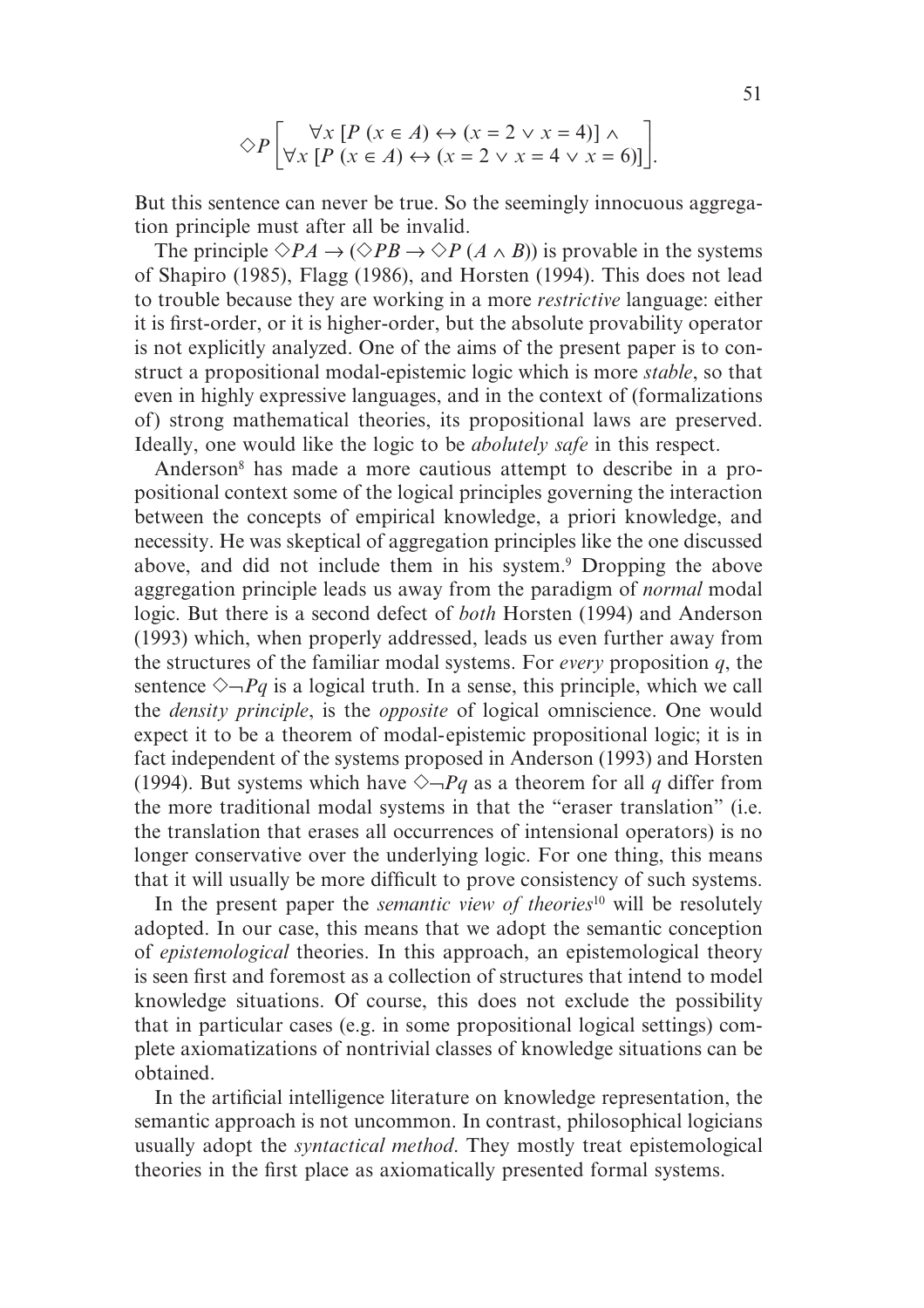In the present paper we want to model a particular class of epistemic objects, namely the class of *possible proofs*. We will philosophically motivate and mathematically describe a class of structures, which are called *possible proof models*. Subsequently this class will be recursively axiomatized. Whereas Shapiro (1985) and Anderson (1993) do not present a formal semantics, Horsten (1994) does give a model-theoretic semantics for modal-epistemic logic. But the set of models given there does not describe the structure of possible proofs in sufficient detail. The present paper aims at constructing a semantics which describes the structure of possible proofs in a more fine-grained way.

# *2. The modal-epistemic propositional structure of possible proofs*

Proofs are taken to be *a priori demonstrations*. We construct a theory of the demonstrable a priori. And we are following Shapiro (1985) in that the *absolute* or *intuitive* notion of proof is investigated, not proof in this or that formal system. Moreover, unrestricted use of *classical* logic is allowed in the construction of proofs.

A *proof* is a finite list of sentence-tokens, each of which is created in one of two ways:

- 1. by writing down an axiom;
- 2. by a rule of inference, on the basis of previous lines of the proof.

Proofs can be proofs of (classical) logical and of mathematical truths. Proofs can also be of modal truths, or about the notion of proof itself. One might, e.g., try to prove that if  $\varphi$  is provable, and  $\psi$  is provable, then  $\varphi \wedge \psi$  is provable.<sup>11</sup> And, to be sure, proofs can be about countless other things (probability, truth, etc.). Our prover is likely to work in an informal language – the mathematical fragment of English, say. But we are at present only interested in the *modal-epistemic propositional logical structure* of possible proofs. So we represent possible proofs in a formal language, which will be called  $\mathcal{L}_{\Diamond P}$ . This language contains an infinite supply of proposition letters  $p$ ,  $q$ ,  $r$ , ..., the usual propositional logical connectives, and the intensional operators  $P$  and  $\Diamond$ . Informally, we think of the propositional variables *p*, *q*, *r*, . . . as standing for mutually distinct sentences which are *propositionally atomic*, i.e. sentences which are not of the form  $\varphi * \psi$  (for  $* \in \{\wedge, \vee, \rightarrow\}$ ),  $\neg \varphi$ ,  $P\varphi$  or  $\diamond \varphi$ . This means that the sentences of  $\mathcal{L}_{\diamond P}$  are intended to represent only the modal-epistemic propositional structure of informal sentences – we are hereby suppressing the predicate and higher order logical structure of the informal language.

The operator  $\diamond$  of course expresses the familiar notion of possibility. What does the epistemic operator *P* express? As was said above, proofs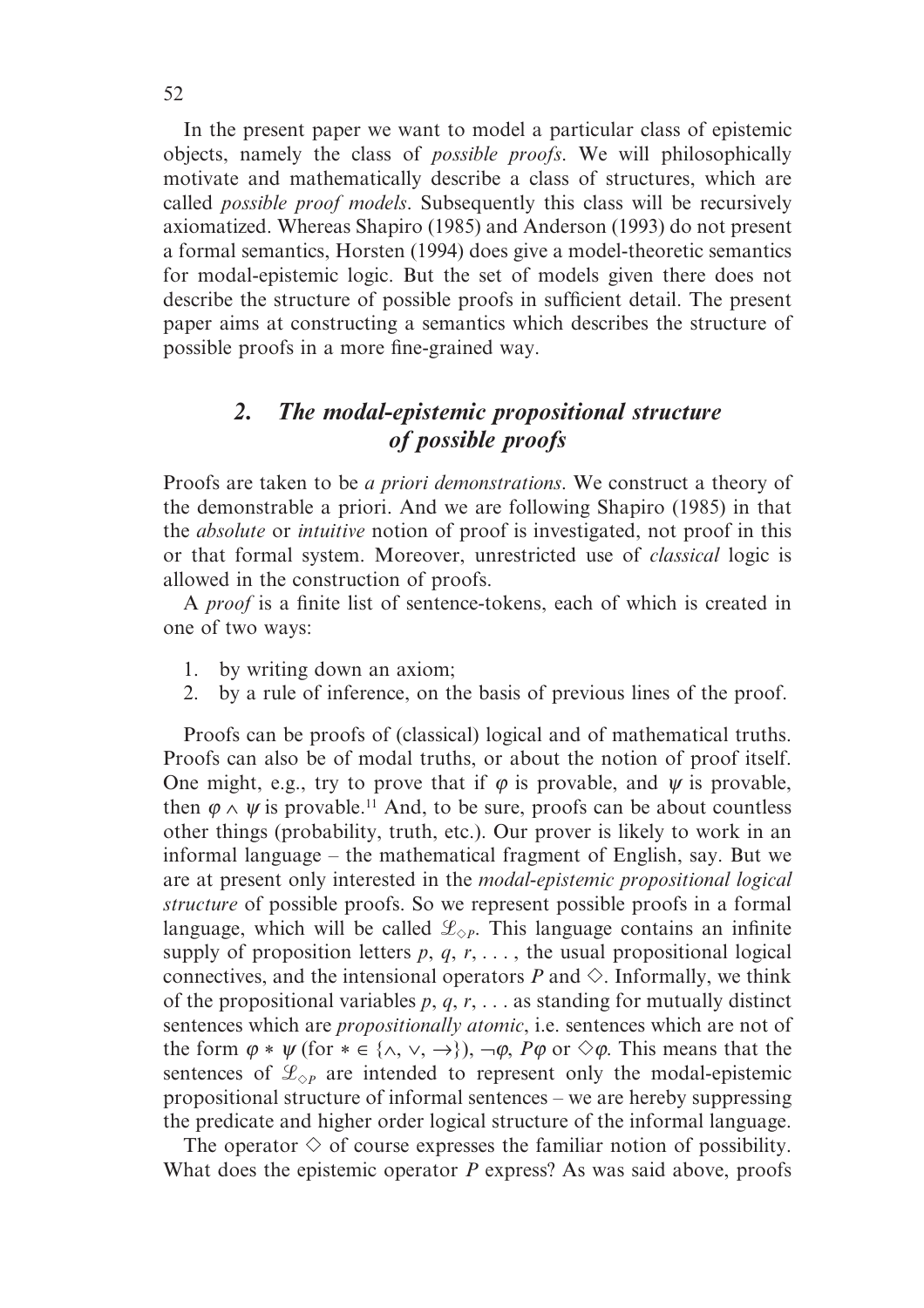consist of sentence-tokens, which are human constructions. So we will take a "personal" perspective here, and consider an epistemic agent (call her X), and reason about what she proves in different possible situations. Then *Pq* expresses that X has (in the situation under consideration) a proof of *q*. So the prover proves sentences of  $\mathcal{L}_{\Diamond P}$ , which themselves may contain the notion "X has a proof that." Hence these possible proofs exhibit a *self-referential structure*. The prover is engaged proving theorems using principles of *auto-epistemic logic*.

The possible situations that are quantified over by the modal operator  $\Diamond$  are called *proof situations*. They are thought of not as possible worldhistories but as *time-slices* of world-histories (or possible worlds-at-atime, if you like). These time-slices do not all belong to one and the same world-history. That means that we are here, for the sake of simplicity, in effect lumping together a temporal and a modal component. It is left for future work to explicitly disentangle the two by including, beside the epistemic operator *P* and the modal operator  $\Diamond$ , also a temporal operator in the language.

In the models that will be constructed, the collection of proved sentences varies from proof situation to proof situation. If the prover has written down a proof in some proof situation, then she may go on to extend her proof – thus creating a *new* proof situation. But given that we are quantifying also over time-slices of different world-histories, there may be proof situations in which the prover has constructed a different proof altogether.

In proof situations belonging to different world-histories different sentences may even count as axioms. This can be due to the conventional element inherent in all theories. For instance, in one situation the Wellordering Principle may be taken as an axiom, and Zorn's Lemma proved from it, whereas in another situation it is the other way round. But it may also be due to the fact that the "intuitive" capacities of the epistemic agent vary from possible world to possible world. It may be, for instance, that the Riemann Hypothesis in analysis will for ever be out of our epistemic reach. Suppose that it is in fact independent of even the strongest analytic principles that we will ever adopt. If, in addition, the conjecture is true, then it cannot be a priori excluded that had our mathematical intuition of the real number structure been stronger, $12$  we would have been able to see that it was an irreducible truth: an axiom of analysis.

Axioms are usually taken to be *necessary* truths. But it is not easy to see why they would *have* to be. For something to be a possible axiom, it could be argued, all that is required is that it be possible to know a priori and perhaps somehow immediately that it is true. Dedekind proposed to take as an axiom the proposition "I exist," and to deduce the laws of arithmetic from it.13 If we leave aside the details of his admittedly questionable deduction, it is not clear what is objectionable about his proposal. In any case, without committing ourselves to any particular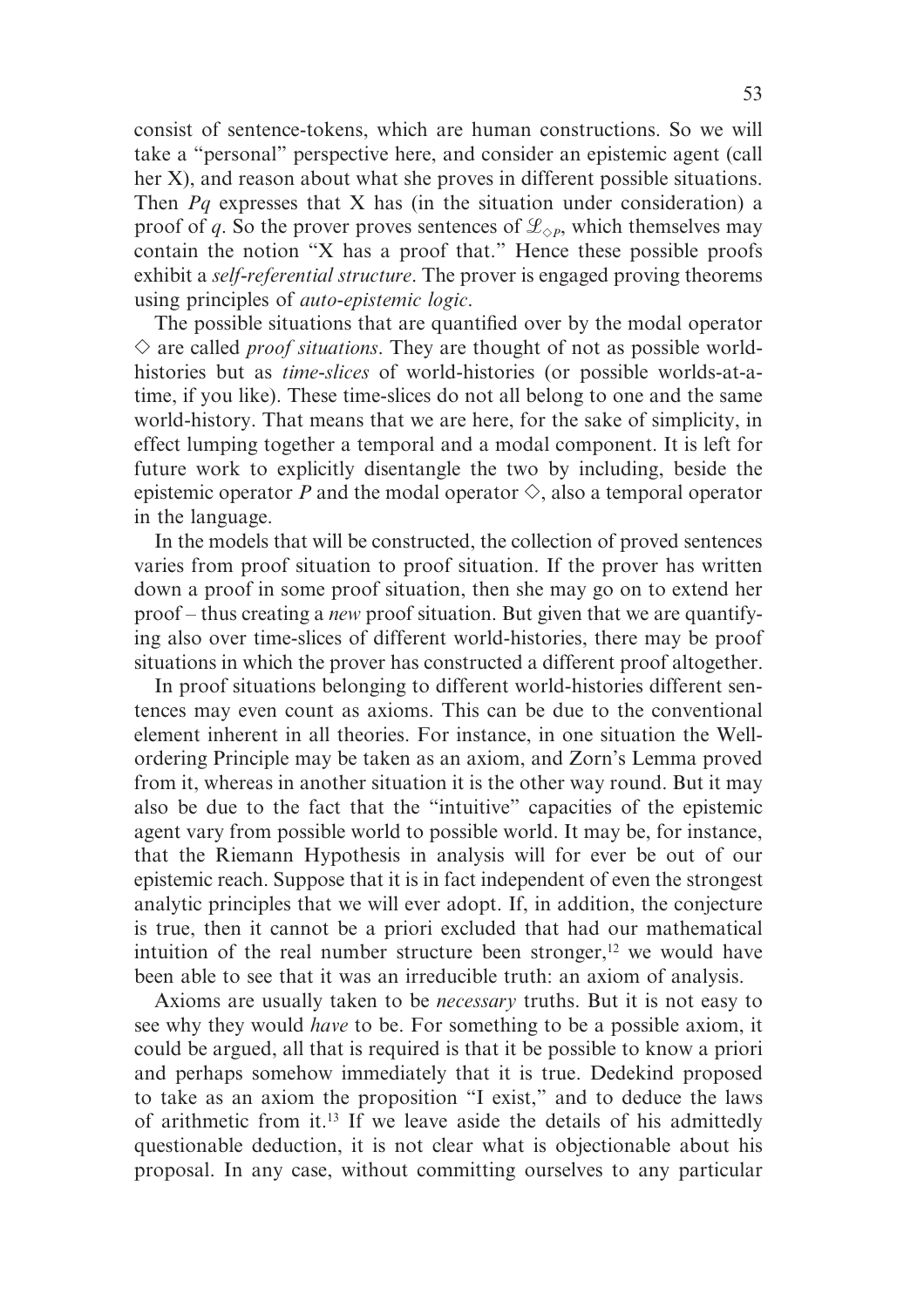contingent proposition being a possible axiom, *contingent axioms will in principle be allowed* in the models which will be constructed.

In our models, we will assume that elementary truths of propositional modal and epistemic logic (and their interaction) are always available for use in possible proofs, as well as two *special* rules of inference expressing forms of introspection. Specifically, the following operations are allowed in possible proofs:

- The prover can write down a classical tautology.
- The prover can apply Modus Ponens.
- The prover can write down a theorem of *S*5 modal logic. The agent is *not* in general allowed to use the *Necessitation Rule* in possible proofs because there can be contingent sentences in possible proofs (as we have seen above).
- The prover can use the epistemic law  $PA \rightarrow A$ , and its necessitation  $\Box$  (*PA*  $\rightarrow$  *A*).
- If there is a possible situation in which the prover has proved *A*, and a possible situation in which the prover has proved *B*, then there is a possible situation in which the prover takes  $\Diamond A \land \Diamond B$  as an axiom.
- From a line in a possible proof containing a sentence *A*, the prover may infer to *PA* ("I have proved *A*") on a subsequent line. This "positive introspection" rule is called the *rule of* P*-Introduction*.
- The prover can always come to realize, of a sencence *A* that she has not proved, *that* she has not proved *A*. So a possible proof can be extended by a line containing  $\neg PA$ . This "negative introspection" rule is called the *rule of* ¬P*-Introduction*.

The rules of *P*-Introduction and ¬*P*-Introduction force us to impose a *global restriction* on possible proofs:

A sentence *A* can be written down on a line in a possible proof in accordance with the above rules only if ¬*PA* does not follow from  $PA_1, \ldots, PA_n$ , where  $A_1, \ldots, A_n$  are earlier lines of the possible proof.

Precise statements of these rules for introducing sentences in possible proofs will be given in the following sections. But it may be helpful at this point to give some illustrations of how the *P*-Introduction rule, the  $\neg P$ -Introduction rule and the global restriction on possible proofs function.

Example 2: Let there be given a proof situation *a*, where the prover has written down a proof of the following form:

- 1. *p* (Axiom)
- 2.  $p \rightarrow p \vee q$  (Propositional Logic)
- 3. *p* ∨ *q* (Modus Ponens 1, 2)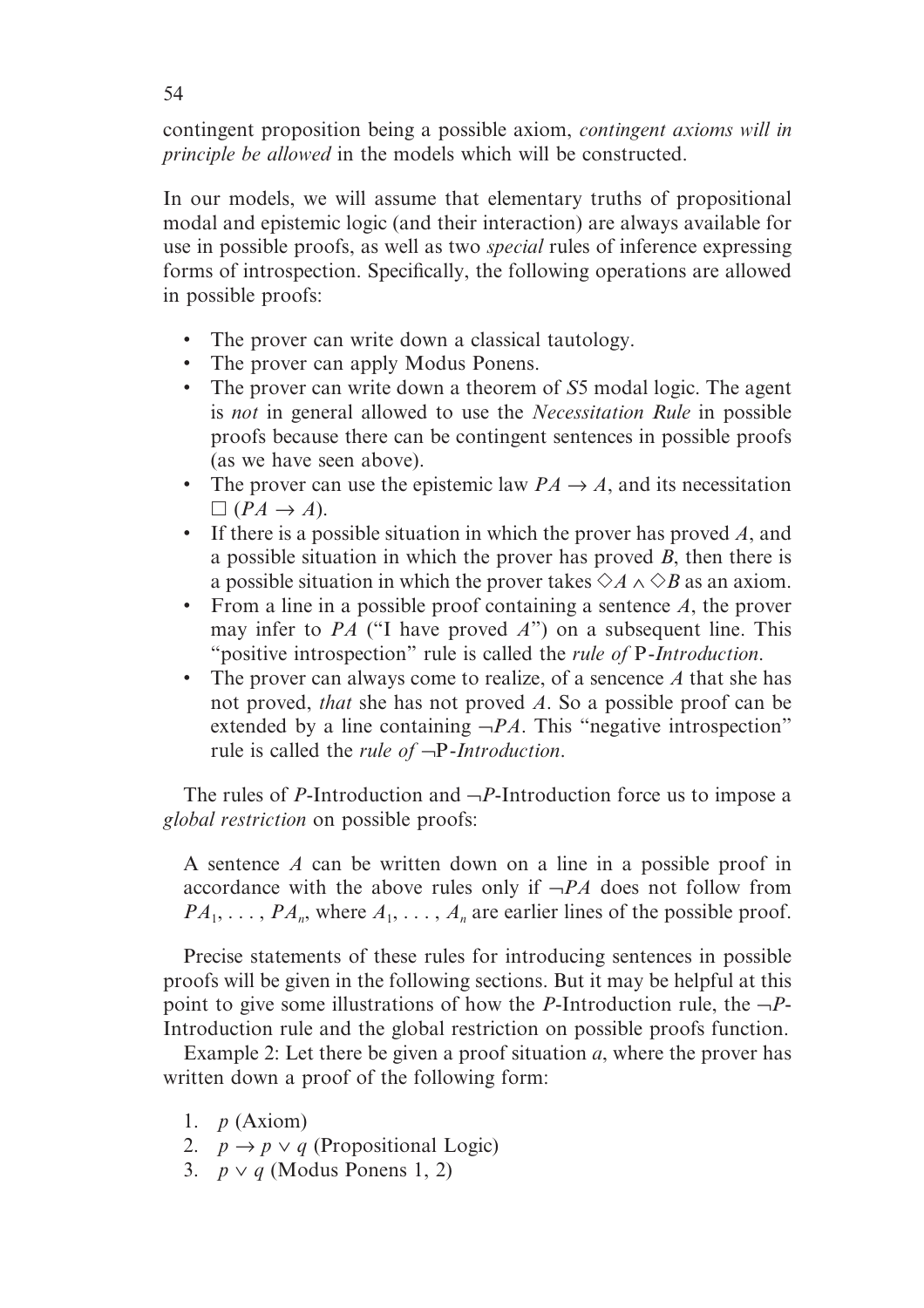Then there exists a proof situation *b* where the prover has extended her proof by adding one line, to become:

- 1. *p* (Axiom)
- 2.  $p \rightarrow p \lor q$  (Propositional Logic)
- 3. *p* ∨ *q* (Modus Ponens 1, 2)
- 4. *P* ( $p \vee q$ ) (*P*-Introduction, 1–3)

The sentence on line 4 expresses that there exists a proof of  $p \vee q$  in proof situation *b*.

Example 3: Assume again proof situation *a* of the previous example. Then there must be a proof situation *c* where the prover has extended her proof using the ¬*P*-Introduction rule:

- 1. *p* (Axiom)
- 2.  $p \rightarrow p \lor q$  (Propositional Logic)
- 3. *p* ∨ *q* (Modus Ponens 1, 2)
- 4.  $\neg Pq$  ( $\neg P$ -Introduction, 1–3)

Line 4 here expresses that there is no proof of *q* in proof situation *c*.

Example 4: Assume again proof situation *a*. Then the following extension of the possible proof in *a* does *not* count as a possible proof:

- 1. *p* (Axiom)
- 2.  $p \rightarrow p \vee q$  (Propositional Logic)
- 3. *q* ∨ *q* (Modus Ponens 1, 2)
- 4.  $\neg Pp$  ( $\neg P$ -Introduction, 1–3)

By writing down line 4, the prover violates that global restriction on possible proofs. For from *Pp* one can readily infer, using the epistemic law  $PA \rightarrow A$ , the  $\neg P \neg P p$ .

Example 5: Assume proof situation *c*. Then the following one-line extension of the possible proof in *c* does *not* count as a possible proof:

- 1. *p* (Axiom)
- 2.  $p \rightarrow p \lor q$  (Propositional Logic)
- 3. *p* ∨ *q* (Modus Ponens 1, 2)
- 4.  $\neg Pq$  ( $\neg P$ -Introduction, 1–3)
- 5. *q* (Axiom)

By writing down line 5, the prover violates that global restriction on possible proofs. For  $\neg Pq$  is easliy derived from  $P\neg Pq$ .

We maintain that the rules of *P*-Introduction and ¬*P*-Introduction are admissible rules in a priori demonstrations.14 An inference to *PA* from a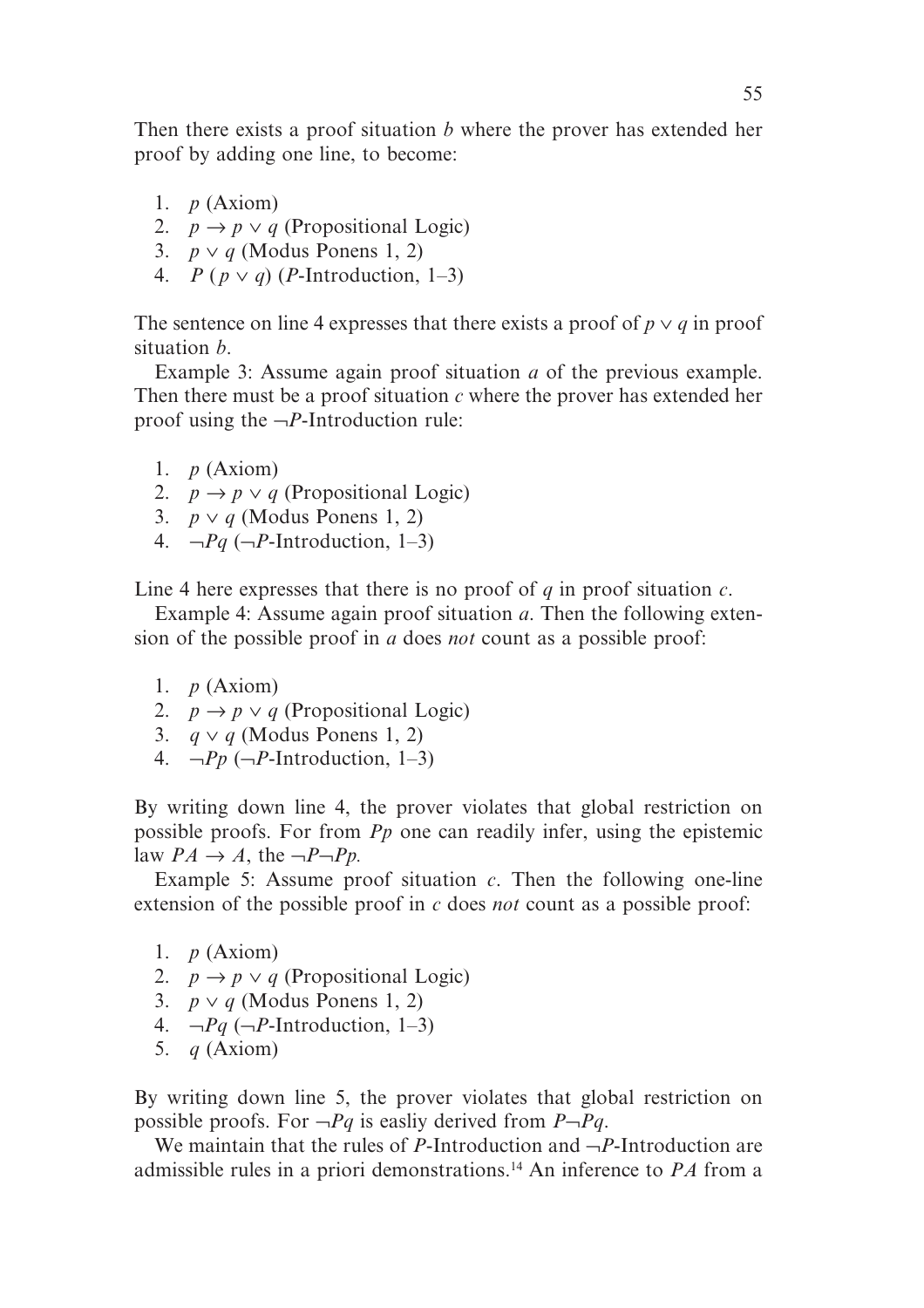proof of *A* does not depend on sense perception for its justification. So such an inference preserves a prioricity. Similarly, an inference to  $\neg PB$ from the fact that the proof that has been constructed in a given situation does not prove *B*, does not depend on sense perception for its justification. So such inferences also preserve a prioricity.

The principle according to which the existence of a one line possible proof consisting of the sentence  $\Diamond A \land \Diamond B$  follows from the existence of a possible proof of *A* and a possible proof of *B* also deserves some comment. It can perhaps best be motivated as follows.15 Observe first that, from the existence of a possible proof of *A* and a possible proof of *B*, the existence of a possible proof of  $A \wedge B$  does *not* always follow. For it may be that the content of *A* and *B* entail that they cannot *both* be true in the *same* possible world, let alone their conjunction be proved there. For instance, it may be that  $A = \neg PC$  and  $B = PC$  for some *C*. But it seems that the content of two sentences *A* and *B* (such that there exists a possible proof of *A* and a possible proof of *B*) can exclude the possibility of being conjoined in one proof in this way *only because* at least one of the two sentences is *contingent*. Therefore even in such a situation, there seems to be nothing that can prevent the prover from taking the sentence  $\diamond A \land ∅B$  as her (sole) axiom. For one thing, both  $\diamond A$  and  $\diamond B$  will in the situation under consideration certainly be *true*. For *A* is true in some proof situation (since proved there) and *B* is true in some proof situation (since proved there).

In sections 4 and 5 a rigorous description is given of the class of models that was informally presented in this section. The aim of sections 6, 7, and 8, then, is to recursively axiomatize the set of modal-epistemic sentences that are true in every model of this class. But there is a philosophical problem. Whereas it is unreasonable to expect that all *rules* that the epistemic agent has available will be truth-preserving when added to the axiomatization of the class of possible proof-models,<sup>16</sup> it is reasonable to expect that all the *theorems* of the axiomatization should always be available to the epistemic agent. But if we add *them* to the demonstrative repertoire of the agent, then the axiomatization of the (slightly modified) class of models may change,<sup>17</sup> and so on. In the present paper, this difficulty is simply shelved. The price for this is that we cannot – and do not – claim that we have described *the* propositional logic of the demonstrable a priori.

## *3. The system* **S***5***P**

Before giving a rigorous description of the class of possible proof models, we will in this section describe the system *S*5*P* of modal and epistemic truths to which the prover is guaranteed to have access in proof situations.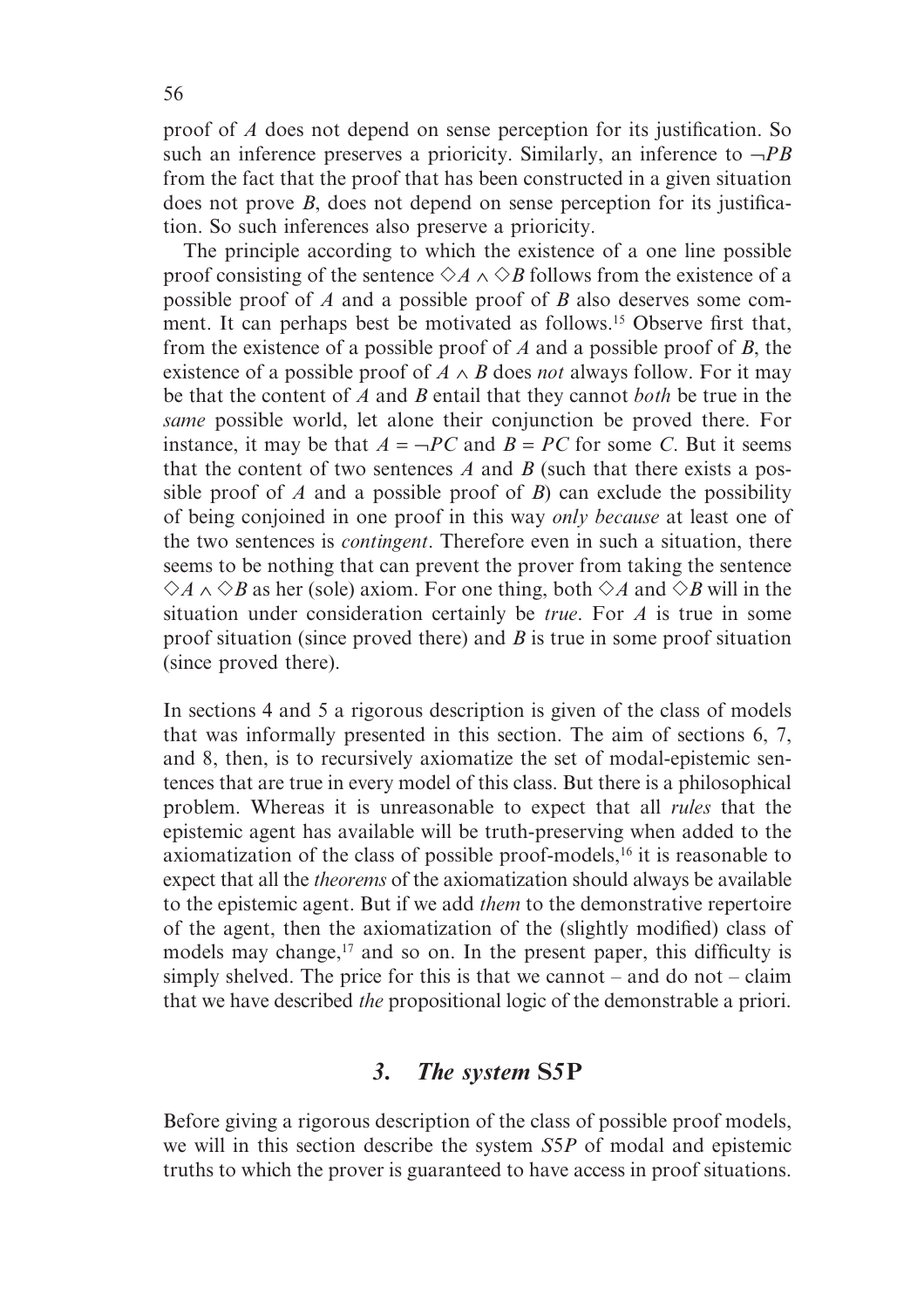The main objective of this section is to show that *S*5*P* is a *decidable* theory. This fact will be needed later on.

The language of *S5P* is  $\mathcal{L}_{\diamond P}$ . *S5P* contains the axioms of the *S5* system of modal logic, the principle  $PA \rightarrow A$ , and the necessitations of all these principles. Modus Ponens is the sole rule of inference. We have noted in the previous section that the Necessitation Rule is in general not a truthpreserving rule in possible proofs.

A model  $M = \langle W, R, V \rangle$  for  $\mathcal{L}_{\Diamond P}$  is like a Kripke model for modal propositional logic except that possible worlds are finite sets of sentences of  $\mathcal{L}_{\Diamond P}$  and for all  $\phi$  and all worlds *w*,  $V(P\phi, w) = 1$  iff  $P\phi \in w$ .

Now consider the class N of models for  $\mathcal{L}_{\Diamond P}$  such that for every world *w*, and for every sentence  $\phi$ , if  $V(P\phi, w) = 1$ , then  $V(\phi, w) = 1$ , and such that *R* is an equivalence relation. We want to prove that *S*5*P* is complete for  $N$  (soundness is obvious): for every  $\phi$  which is not provable in *S5P*, we will construct a countermodel  $N \in \mathcal{N}$ . Moreover, this countermodel will be finite, which implies that *S*5*P* is a decidable theory. We use a variant of a method due Kripke,<sup>18</sup> as presented by Boolos.<sup>19</sup> It is assumed that the reader is somewhat familiar with this method for proving completeness and decidability for systems of modal logic. A further adaptation of this method will in section 8 yield a completeness proof for our theory of possible proofs.

Lemma 1: *M* is complete for *S5P*.

Proof. (Sketch) The method for producing a countermodel for a nontheorem of *S*5*P* is like the method for producing a countermodel for a nontheorem of the modal logic *GL* as described in Boolos (1993), chapter 10, except for the following:

*(a)* In the tree for  $\neg \phi$ , we have the following modal and epistemic rules: *(a1)* if  $\Box \psi$  occurs unchecked on a branch of the tree, then add  $\psi$  to the tree and check  $\Box \psi$ , and write both  $\psi$  and  $\Box \psi$  in every window opened on the branch;

*(a2)* if  $\neg \Box \psi$  occurs unchecked on the branch of the tree, then open a window in which you write  $\neg \psi$ , and check  $\neg \Box \psi$ ;

*(a3)* if *P*ψ occurs unchecked on a branch, then add ψ to the branch and check *P*ψ;

*(b)* In the resulting model *N*, *W* consists of the collection of open branches, where we identify worlds which make exactly the same sentences true. We let *R* be the total relation on *W*.

It is easily seen that the resulting countermodel *N* is an *S*5*P*-model. Moreover, since we are identifying worlds which make the same class of sentences true, the resulting model *M* will be finite. The reason for this is the following. In new windows we only write sentences of complexity at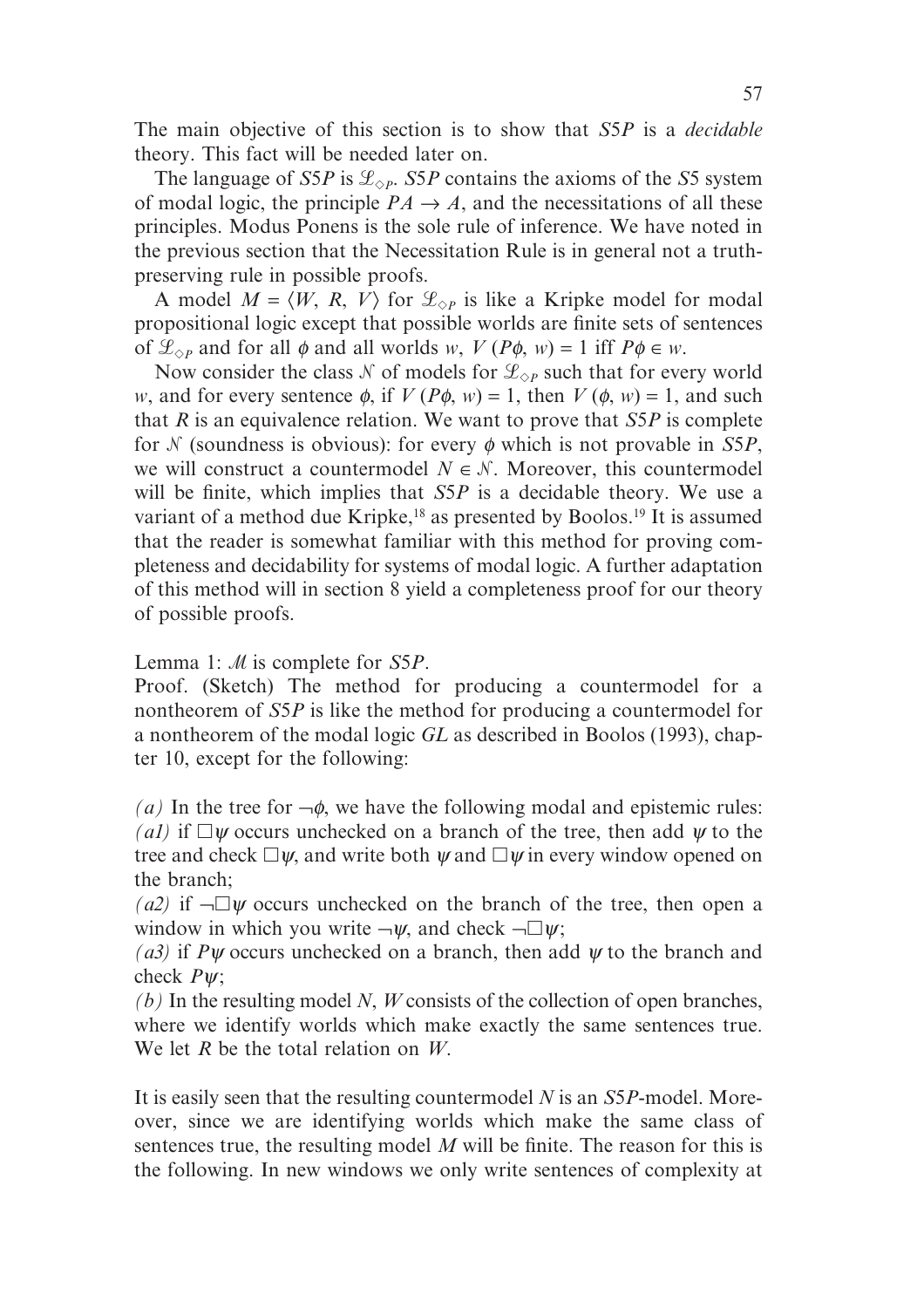most as high as that of the most complex formula on the branch on which the window is opened. So the most complex formula on the main branch imposes a finite upper bound on the number of windows with different formulas written on them. And since we are identifying worlds corresponding to windows with the same sentences written on them, there is a finite bound on the number of possible worlds.

To conclude the proof, we note that it can be shown inductively, in the usual way, that *N*,  $w_0 \models \neg \phi$ .

Corollary 2 *S*5*P* is decidable. Proof. Follows from Lemma 1.  $\blacksquare$ 

## *4. Possible proofs*

Now it is possible to give a precise formulation of what possible proofs are. *Possible proofs* are finite sequences of sentences of  $\mathcal{L}_{\Diamond P}$  denoted as  $\langle \phi_1, \ldots, \phi_n \rangle$ , and subject to the following constraints.

There will be allowed sentences asserted on lines of such a proof and justified by *Axiom Introduction* (*AI*). Beside sentences introduced by *AI*, theorems of the system *S*5*P* may be axiomatically introduced, and justified by *Logic Introduction* (*LI*).

There are three rules of inference allowed in possible proofs. The first rule is *Modus Ponens* (*MP*). The second rule is the rule of *P-Introduction* (*PI*): it says that a sentence  $P\phi$  may be written on a line of a possible proof if φ appears on an earlier line. The third rule is the rule of ¬*P*-*Introduction*  $(-PI)$ :  $-P\phi$  may be written on a line of a possible proof.

*All* these principles for introducing a sentence in a possible proof are subject to one *global restriction*:

A sentence  $\phi$  may not be written down on a line in a possible proof if  $\neg P\phi$  can be derived in the system *S5P* from sentences  $P\phi_1, \ldots P\phi_n$ , which are such that  $\phi_1, \ldots, \phi_n$  appear earlier in the possible proof.

In section 2 we have given examples of how this global restriction can block the possibility of extending possible proofs in certain ways. The global restriction requires the prover to check each time before writing down a sentence  $\phi$ , whether  $\neg P\phi$  is derivable from  $P\phi_1, \ldots, P\phi_n$ , where  $\phi_1, \ldots, \phi_n$  is the proof which she has already constructed. Now checking this may take quite some time, but it is always humanly possible to do this. For we have proved in the previous section that the global restriction specifies a *decidable* condition (Corollary 2).<sup>20</sup>

We say that  $\langle \phi_1, \ldots, \phi_n \rangle$  is a 1-line *P*-*extension* of  $\langle \phi_1, \ldots, \phi_{n-1} \rangle$  if  $\langle \phi_1, \ldots, \phi_n \rangle$  is obtained by adding  $\phi_n$  to  $\langle \phi_1, \ldots, \phi_{n-1} \rangle$  in accordance with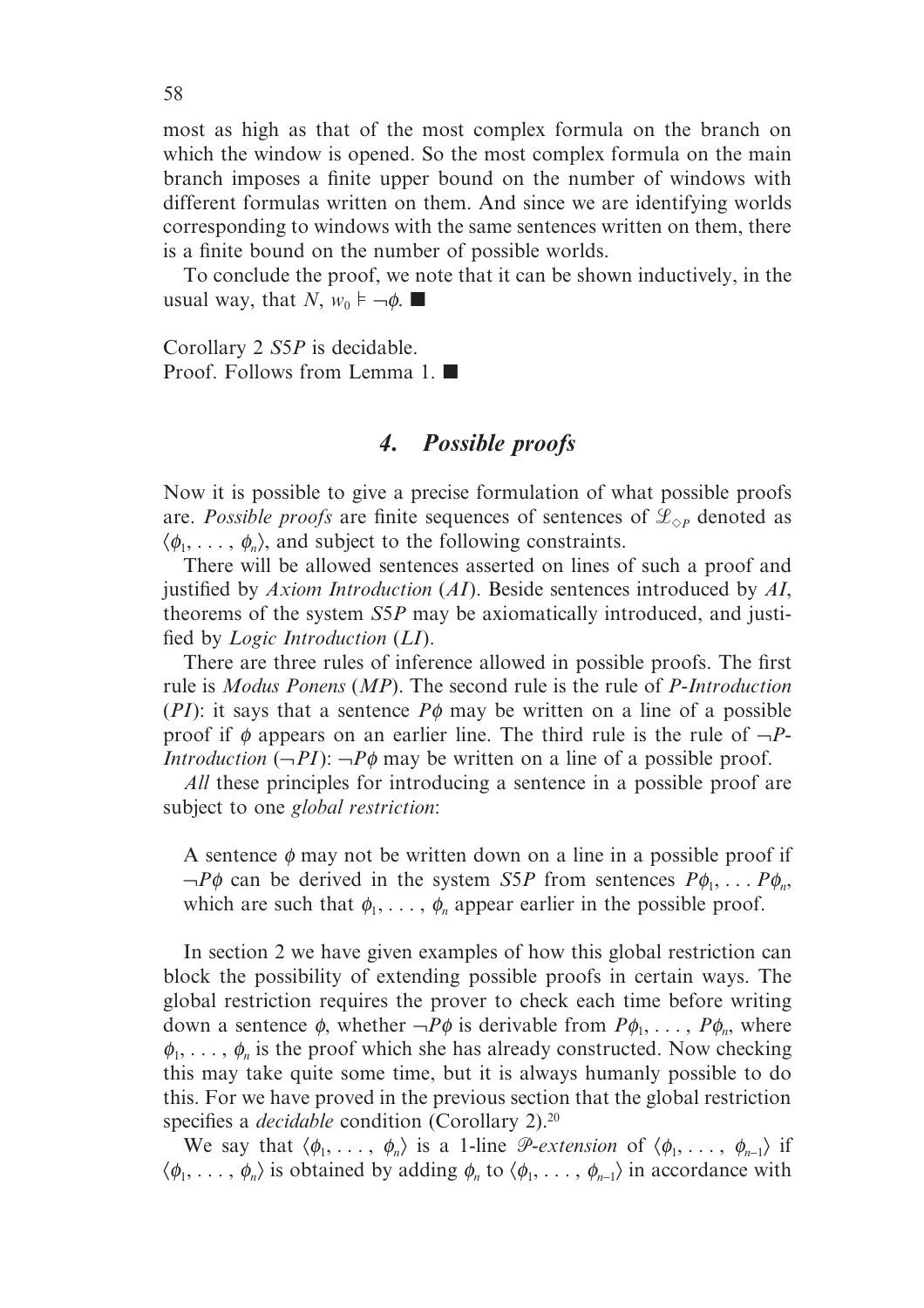one of the principles for introducing lines in a possible proof. In a similar vein we define  $\langle \phi_1, \ldots, \phi_{n-1} \rangle$  to be the 1-line *P*-contraction of the possible proof  $\langle \phi_1, \ldots, \phi_n \rangle$ .

### *5. Possible proof frames and possible proof models*

We now construct, using the notion of a possible proof, models for the language  $\mathcal{L}_{\diamond P}$ . In the next section we will present a recursive axiomatization of this collection of models in  $\mathcal{L}_{\Diamond P}$ .

For a triple  $\langle W, R, \Pi \rangle$  to be a *possible proof frame*, the following conditions have to be satisfied.

- (1) *W* is a non-empty set of proof situations;
- (2) *R* is an equivalence relation on *W*;
- (3)  $\Pi$  is a function from proof situations to finite sequences of sentences of  $\mathscr{L}_{\Diamond P}$ ;
- (4) for every  $w \in W$ , if  $\pi$  is a 1-line  $\mathcal{P}-ext{extension of } \Pi$  (*w*), then there is a  $w' \in W$  such that  $wRw'$  and  $\pi = \Pi(w')$ ;
- (5) for every  $w \in W$ , if  $\pi$  is the 1-line *P*-contraction of  $\Pi$  (*w*), then there is a  $w' \in W$  such that  $wRw'$  and  $\pi = \Pi(w')$ ;
- (6) for all *w*,  $w' \in W$  such that *wRw'*, if there are  $\phi \in \Pi$  (*w*) and  $\Psi \in \Pi(w')$ , then there is a  $w'' \in W$  such that *wRw''*, *w'Rw''*, and  $\Pi(w'')$  is a 1-line possible proof, consisting solely of the sentence  $\Diamond \phi \land \Diamond \psi$ , introduced by *AI*.

A *possible proof model* is a pair  $\langle F, V \rangle$ , where *F* is a possible proof frame  $\langle W, R, \Pi \rangle$ , and *V* is a valuation function for  $\mathcal{L}_{\Diamond P}$  which obeys the usual evaluation rules of modal logic, together with the following conditions:

- (1') For every  $w \in W$ , if  $\phi \in \Pi$  (*w*), then  $V(\phi, w) = 1$ ;
- (2) for all  $\phi$  and for all  $w \in W$ ,  $V(P\phi, w) = 1$  iff  $\phi$  is a line of  $\Pi(w)$ .

The notions of truth in a possible proof model, validity and logical consequence are defined in the usual way.

#### *6. Axioms for possible proof models*

We now want to axiomatize in  $\mathcal{L}_{\Diamond P}$  the class of possible proof models that was described in the previous section. We call our axiomatization *PP* ("possible proofs").

In what follows, *I* and *J* are parameters that range over finite sets of natural numbers. Here are the axioms and rules for *PP*: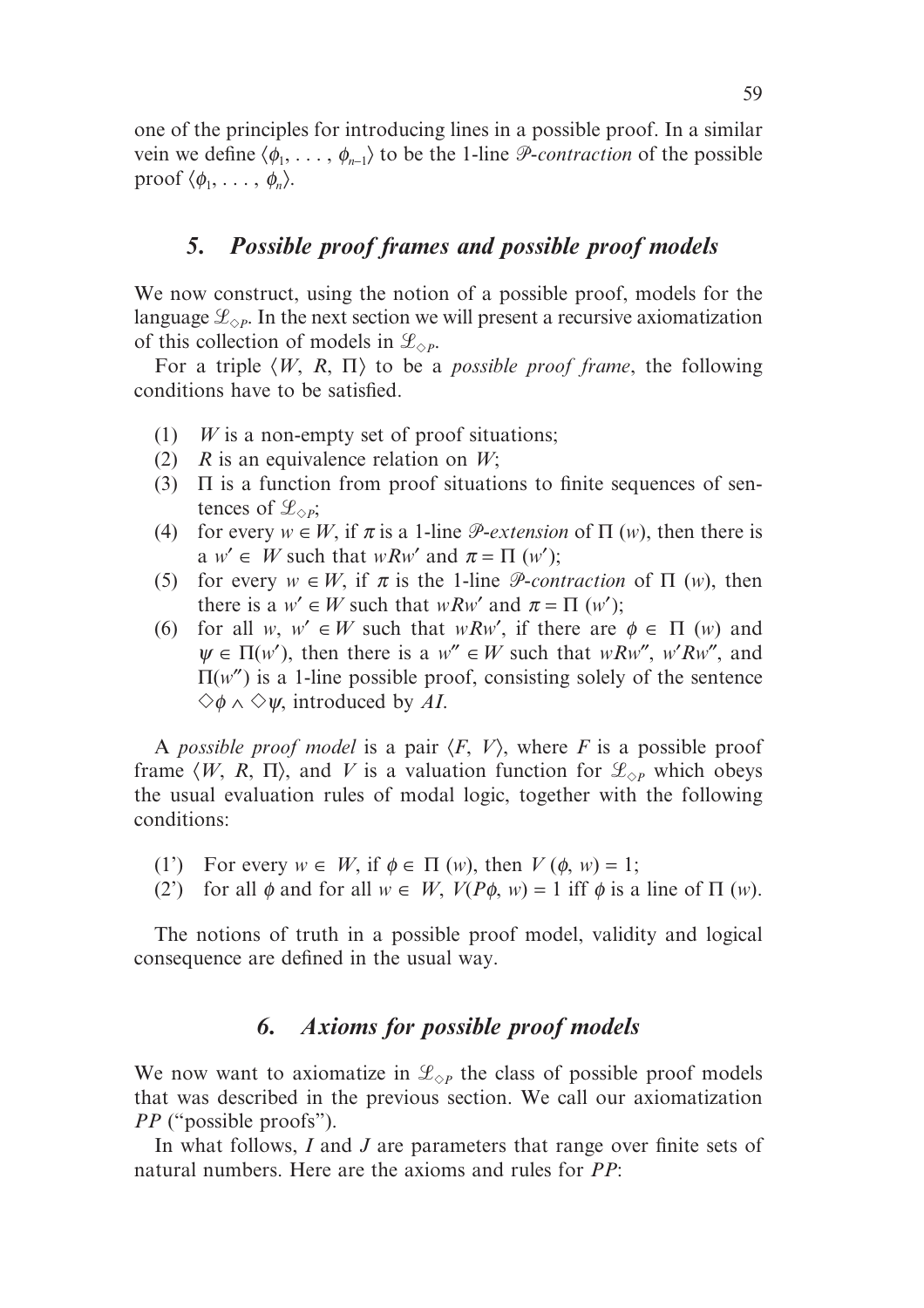Axiom 1 All theorems of *S*5*P*

Axiom 2  $(\Diamond P \phi \land \Diamond P \psi) \rightarrow \Diamond \Big| P (\Diamond \phi \land \Diamond \psi) \land \bigwedge_{i \in I} \neg P \theta_i \Big|$  with  $\theta_i \neq \Diamond \phi$ .  $\overline{\phantom{a}}$  $\overline{\phantom{a}}$  $(\lambda) \wedge \bigwedge_{i \in I} \neg P \theta_i$  with  $\theta_i \neq \Diamond \phi \wedge$  $\diamondsuit \psi$  for all  $i \in I$ . Axiom 3 ľ  $\wedge P\theta_i \wedge \wedge \neg P\gamma_i \rightarrow \Diamond \wedge P\theta_i \wedge \wedge$  $\left(\bigwedge_{i \in I} P \theta_i \wedge \bigwedge_{j \in J} \neg P \gamma_j\right) \rightarrow \Diamond \left(\bigwedge_{i \in I} P \theta_i \wedge \bigwedge_{j \in J} \neg P \gamma_j \wedge P \right)$ l  $\overline{a}$  $\Big) \rightarrow \Diamond \Big( {\displaystyle \mathop{\bigwedge}_{i \in I}} P \theta_i \wedge {\displaystyle \mathop{\bigwedge}_{j \in J}} - P \gamma_j \wedge$  $\overline{a}$  $\theta_i \wedge \bigwedge_{j \in J} \neg P \gamma_j \right) \rightarrow \Diamond \Big( \bigwedge_{i \in I} P \theta_i \wedge \bigwedge_{j \in J} \neg P \gamma_j \wedge P \phi \Big)$  with  $\phi \in$ ľ *S5P* and not:  $\bigwedge_{i \in I} P \theta_i \wedge \bigwedge_{j \in J} \neg P \gamma_j \vdash_{SSP} \neg P \phi$ Axiom 4 ľ  $\wedge P\theta_i \wedge \wedge$  $\left(\bigwedge_{i \in I} P \theta_i \wedge \bigwedge_{j \in J} \neg P \gamma_j \wedge P(\phi \rightarrow \psi) \wedge P\right)$  $\mathbf{r}$  $\theta_i \wedge \bigwedge_{j \in J} \neg P \gamma_j \wedge P(\phi \rightarrow \psi) \wedge P\phi \Big) \rightarrow$  $\Diamond \big(\wedge P\theta_i \wedge \wedge \neg P\gamma_i \wedge P(\phi \rightarrow \psi) \wedge P\phi \wedge P\psi \big)$  with not:  $\land P\theta_i \wedge \wedge$  $\left(\bigwedge_{i\in I}P\theta_i\wedge\bigwedge_{j\in J}\neg P\gamma_j\wedge P(\phi\rightarrow\psi)\wedge P\phi\wedge P\psi\right]$  with not:  $\bigwedge_{i\in I}P\theta_i\wedge\bigwedge_{j\in J}\neg P\gamma_j$  $\mathbf{r}$  $\theta_i \wedge \bigwedge_{j \in J} \neg Py_j \wedge P(\phi \rightarrow \psi) \wedge P\phi \wedge P\psi$  with not:  $\bigwedge_{i \in I} P\theta_i \wedge \bigwedge_{j \in J} \neg Py_j \wedge$  $P(\phi \to \psi) \land P\phi \vdash_{S5P} \neg P\phi$ Axiom 5 ľ  $\wedge P\theta_i \wedge \wedge \neg P\gamma_i \rightarrow \Diamond \wedge P\theta_i \wedge \wedge$  $\left(\bigwedge_{i\in I}P\theta_i\ \wedge\ \bigwedge_{j\in J}\neg P\gamma_j\right)\to \diamondsuit \left(\bigwedge_{i\in I}P\theta_i\ \wedge\ \bigwedge_{j\in J}\neg P\gamma_j\ \wedge\ PP\theta_k\right)$ l  $\overline{\phantom{a}}$  $\Big) \rightarrow \Diamond \Big( {\displaystyle \mathop{\bigwedge}_{i \in I}} P \theta_i \wedge {\displaystyle \mathop{\bigwedge}_{j \in J}} - P \gamma_j \wedge$  $\overline{a}$  $\theta_i \wedge \bigwedge_{j \in J} \neg P \gamma_j \right) \rightarrow \Diamond \Big( \bigwedge_{i \in I} P \theta_i \wedge \bigwedge_{j \in J} \neg P \gamma_j \wedge PP \theta_k \Big)$  with ľ  $k \in I$  and not:  $\bigwedge_{i \in I} P \theta_i \wedge \bigwedge_{j \in J} \neg P \gamma_j \vdash_{SSP} \neg PP \theta_k$ Axiom 6 ľ  $\wedge P\theta_i \wedge \wedge \neg P\gamma_i \rightarrow \Diamond \wedge P\theta_i \wedge \wedge$  $\left(\bigwedge_{i \in I} P \theta_i \wedge \bigwedge_{j \in J} \neg P \gamma_j \right) \rightarrow \Diamond \left(\bigwedge_{i \in I} P \theta_i \wedge \bigwedge_{j \in J} \neg P \gamma_j \wedge P \neg P \gamma_l \right)$ l  $\overline{a}$  $\Big) \rightarrow \Diamond \Big( \bigwedge_{i \in I} P \theta_i \wedge \bigwedge_{j \in J} \neg P \gamma_j \wedge$  $\overline{a}$  $\theta_i \wedge \bigwedge_{j \in J} \neg P \gamma_j \right) \rightarrow \Diamond \Big( \bigwedge_{i \in I} P \theta_i \wedge \bigwedge_{j \in J} \neg P \gamma_j \wedge P \neg P \gamma_l \Big)$  with ľ  $l \in J$  and not:  $\bigwedge_{i \in I} P \theta_i \wedge \bigwedge_{j \in J} \neg P \gamma_j \vdash_{SSP} \neg P \neg P \gamma_i$ 

Rule 1 Modus Ponens.

Rule 2 Necessition for  $\Box$ .

Axiom 2 describes condition 6 on possible proof models. Axioms 3, 4, 5, 6 describe the principles that are allowed in possible proofs (*LI*, *MP*, *PI*,  $\neg PI$ , respectively). Observe that we do have the Necessitation Rule in the "home system." The reason for this is that *PP* is supposed *not* to prove any contingent sentences. *PP* is supposed to prove only *conceptual* truths about the interaction between the notion of possibility and the notion of proof.

Since theoremhood of *S*5*P* is a decidable notion (Corollary 2 of section 3), *PP* is indeed a formal system: the class of its theorems is recursively enumerable. The choice of the axioms of *PP* is determined solely by what is needed to carry out the completeness proof. It may well be that a cleaner formulation of *PP* can be given, but we will not try to do so in this paper.

It is a theorem of *PP* – at least to the extent that  $\mathcal{L}_{\Diamond P}$  is able to express it – that the agent might have proved nothing at all: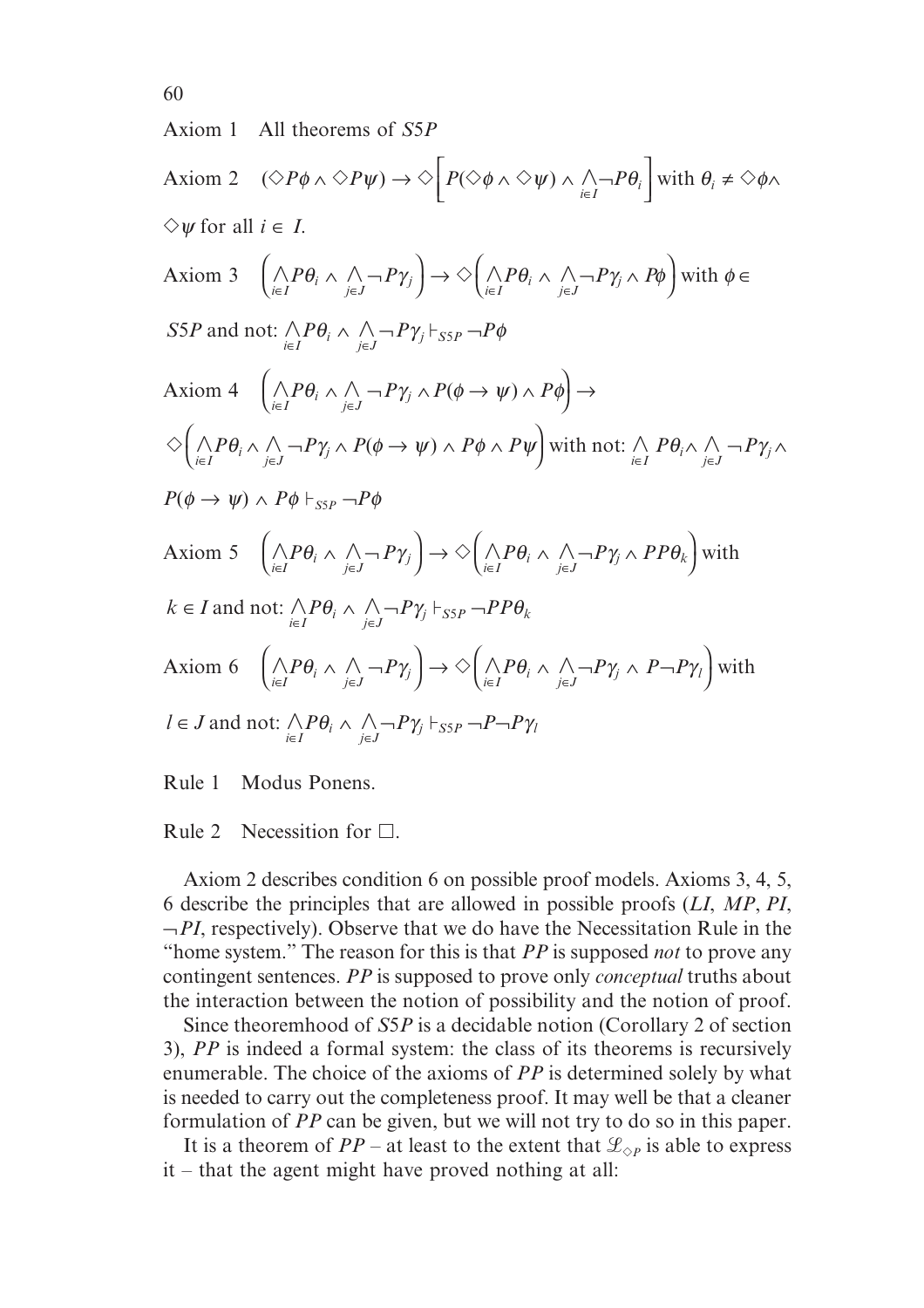Proposition 3:  $\vdash_{PP} \diamondsuit$   $\wedge$  $\Big(\bigwedge_{i \in I} \neg P \theta_i$ l  $\overline{\phantom{a}}$  $\theta_i$ , for any finite set *I* of natural numbers. Proof. From Axiom 1, Axiom 2 and Axiom 3.  $\blacksquare$ 

So the "density principle" that was presented and endorsed in the introduction is actually a theorem of *PP*.

## *7. Soundness and consistency of* **PP**

The proof of the soundness of *PP* for possible proof models is proceeds as usual by induction on the length of proofs of *PP*. But clause (1') in the definition of possible proof models makes it a nontrivial question whether there *are* possible proof models. So the soundness of *PP* does not immediately imply the consistency of *PP*. We prove that *PP* is consistent by building a minimal model in which all axioms and rules of *PP* are satisfied.

Lemma 4: *PP* is consistent.

Proof. (Sketch) We build a minimal possible proof model

$$
M_{\min} = \langle \langle W_{\min}, R_{\min}, \Pi_{\min} \rangle, V_{\min} \rangle
$$

in stages.

*Stage 0*. Introduce a proof situation  $w_0$ , and let  $\Pi(w_0)$  be empty.

*Stage n* + *1*. For each proof situation *w* that exists at stage *n*, if  $\pi$  is a 1line  $\mathcal{P}$ -extension of  $\Pi$  (*w*), then introduce a new proof situation *w*' such that  $\pi = \Pi(w')$ . And for every  $\phi \in \Pi(w_1)$ ,  $\psi \in \Pi(w_2)$ , with  $w_1, w_2$  existing at stage *n*, introduce a new proof situation  $w_3$  such that  $\Pi(w_3) = \langle \diamond \phi \land \phi \rangle$  $\Diamond \psi$ . *W*<sub>min</sub> and  $\Pi_{\min}$  are obtained by taking the minimal closure of this generation procedure. We let  $V_{\text{min}}(w, p) = 0$  for all proposition letters *p* and for all  $w \in W_{\text{min}}$ , and we let  $R_{\text{min}}$  be the total relation on  $W_{\text{min}}$ . Induction on the stages shows that for all  $w \in W_{\text{min}}$ , and for all  $\phi$ , if  $\phi \in \Pi_{\min}(w)$ , then  $V_{\min}(\phi, w) = 1$ . So  $M_{\min}$  is a possible proof model, and

 $P\psi \rightarrow \psi$  is true for each sentence  $\psi$  at each world. It follows from the construction of  $M_{\text{min}}$  that the other axioms of *PP* are satisfied everywhere in  $M_{\text{min}}$ , and that the rules of inference of *PP* are truth-preserving.

This allows us to show that objectionable modal-epistemic distribution principle that was discussed in the introduction is *not* provable in *PP*:

Proposition 5:  $\Diamond P\phi \rightarrow (\Diamond P\psi \rightarrow \Diamond P\ (\phi \land \psi))$  is not a theorem of *PP*. Proof. Let φ be of the form *P*θ, with θ a theorem of *S*5*P*, and let  $\Psi = \neg P \theta$ .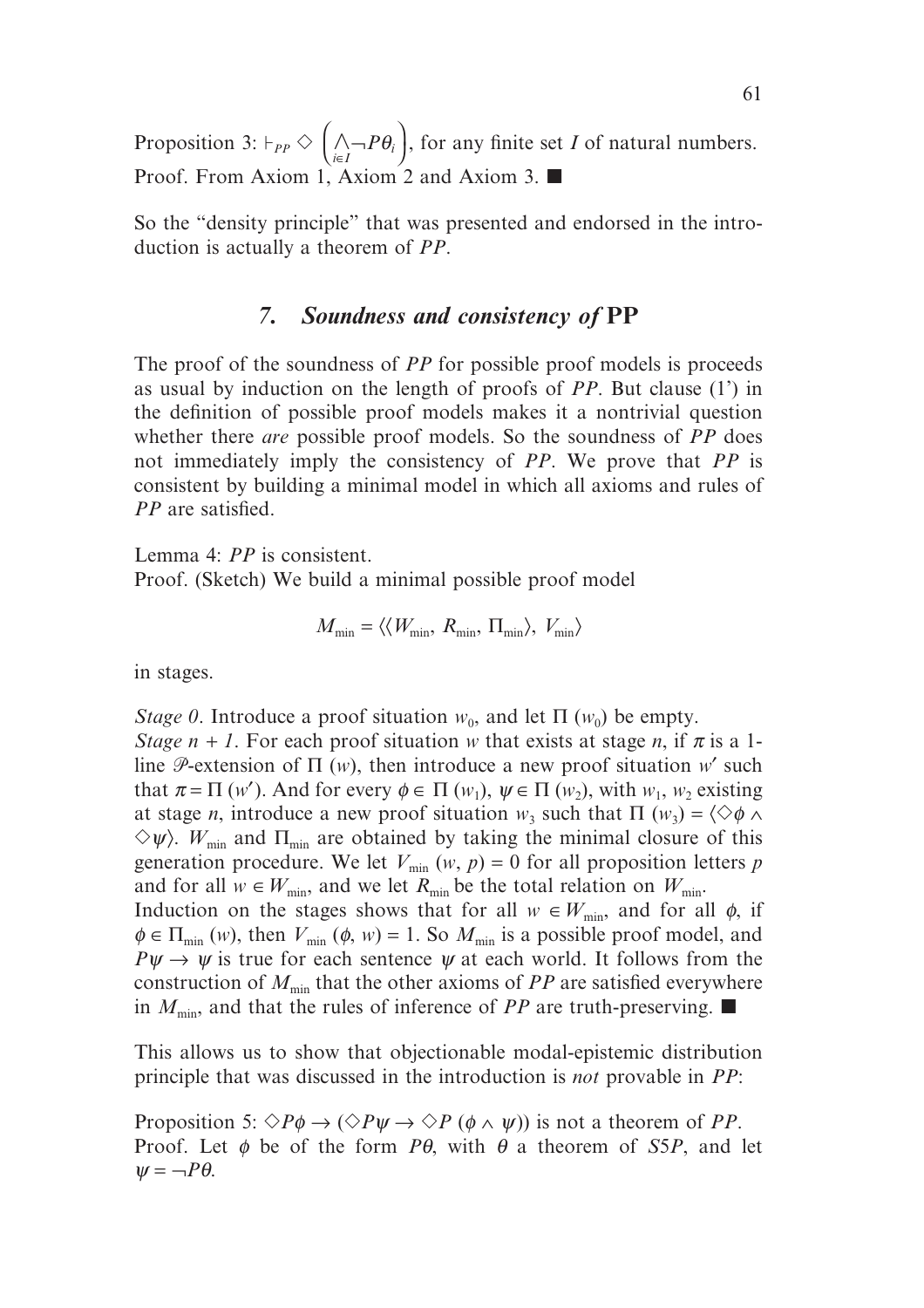Then  $\Diamond P\phi$  is provable in *PP* (using Axiom 3 and Axiom 5), and  $\Diamond P\psi$  is provable in *PP* (Proposition 3). But by the consistency of *PP* (Lemma 4),  $\Diamond P$  ( $\phi \land \psi$ ) cannot be a theorem of *PP*.

#### *8. Completeness of* **PP**

We prove the completeness of  $PP$  with respect to  $M$  by means of a variation on the completeness proof of *S*5*P*. However, the resulting countermodel will now no longer be finite. So we do not immediately obtain decidability of *PP* as a corollary.

The rough idea is simple. As in the completeness theorem for *S*5*P*, we start with a proof situation  $w_0$  at which we want to make  $\neg \phi$  true, and we associate a possible proof  $\Pi$  ( $w_0$ ) with it. We also introduce new proof situations corresponding to sentences of the form  $\neg \Box \psi$  that belong to  $w_0$ . Second, we construct a proof situation corresponding to the 1-line  $\mathcal{P}$ contraction of  $\Pi$  ( $w_0$ ), associate the  $\mathcal{P}$ -contraction with it, construct a proof situation corresponding to *its*  $\mathcal{P}$ -contraction, and so on until we reach the empty proof. Again, we may have to introduce new proof situations corresponding to sentences of the form  $\neg \Box \psi$  that appear in proof situations. Third, we construct proof situations corresponding to all possible 1-line  $\mathcal P$ -extensions of the possible proof which we now have, associate these 1-line  $\mathcal{P}$ -extensions with them, consider *their* 1-line extensions, and so on (ad infinitum). We let the valuation function of the resulting model be determined in the usual way at the various proof situations by the proposition letters that appear in the proof situation. Here are more details.

Theorem 6:  $PP$  is complete for  $M$ .

Proof. (Sketch) Suppose  $\phi$  is not a theorem of *PP*. The aim is to build a countermodel  $M_{\neg \phi} = \langle \langle W_{\neg \phi}, R_{\neg \phi}, \Pi_{\neg \phi} \rangle$ ,  $V_{\neg \phi} \rangle$  which makes  $\neg \phi$  true. We build the countermodel in stages.

*1.* We start by writing down  $\neg \phi$ . Then we apply the rules for making an *S*5*P*-tree, as in the proof of the completeness theorem for *S*5*P*. [Each open branch will determine a proof situation.] Corresponding to each open branch *B*, we construct a possible proof out of the sentences  $\psi$ such that  $P\psi$  occurs on *B*, in the following way: arrange all such  $\psi$  in an order of increasing complexity, yielding a sequence  $\langle \psi_1, \ldots, \psi_n \rangle$ . [This sequence will be the possible proof associated with the proof situation determined by *B*.] All sentences occurring in this sequence are taken to be obtained by *AI*.

*2*. We consider each 1-line contraction *C* of possible proofs that have already been obtained (in so far as they have not already been considered).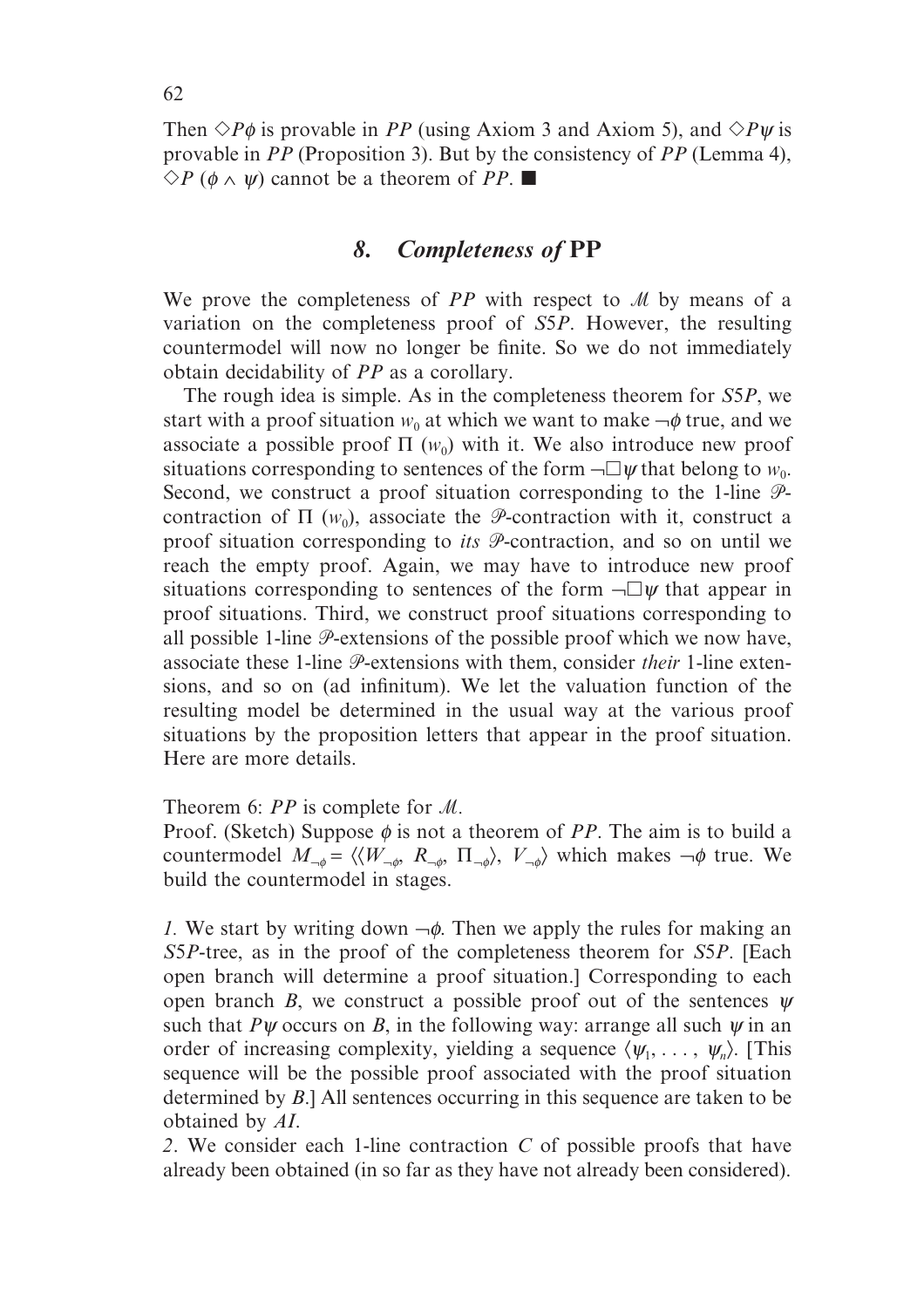For each such *C*, we open a window in the branch corresponding to it, in which we write down  $P\psi$  for every  $\psi$  in *C*. Then we again apply the rules for *S*5*P*-trees [to determine which other sentences are to be made true at the proof situation corresponding to this window], introducing new windows along the way if required by the rules.

*3*. We look at all 1-line extensions of proofs that have been obtained so far. For example, if  $\langle \psi_1, \ldots, \psi_n, \psi_{n+1} \rangle$  is such a 1-line extension, obtained by *PI*, then we open a window on the open branch corresponding to  $\langle \psi_1, \ldots, \psi_n \rangle$  in which we write  $P\psi_1, \ldots, P\psi_n, P\psi_{n+1}$ . Again we apply the rules for constructing *S*5*P*-trees. Similar for the other principles for extending possible proofs.

4. For any pair  $\mathcal{P}_1$ ,  $\mathcal{P}_2$  of possible proofs that have been obtained so far, and for any  $\psi_1$ ,  $\psi_2$ , if  $\psi_1$  occurs in  $\mathcal{P}_1$  and  $\psi_2$  occurs in  $\mathcal{P}_2$ , then we open a new window on the branch corresponding to  $\mathcal{P}_1$  in which we write  $P(\Diamond \psi_1 \land \Diamond \psi_2)$  (unless this has already been done at an earlier stage).

*5*. Repeat stages 1 through 4 until a minimal closure *C* is reached. *M*<sup>¬</sup><sup>φ</sup> is determined by the minimal closure *C*.  $W_{\neg \phi}$  is the set of all proof situations  $w_B$  such that *B* is an open branch of *C*,  $R_{\neg \phi}$  is the total relation on  $W_{\neg \phi}$ , and for each  $w_B \in W_{\neg \phi}$ ,  $\Pi_{\neg \phi}(w_B)$  is the possible proof corresponding to the branch *B*.  $V_{-\phi}$  is determined in the usual way at a proof situation  $w_B$  by the proposition letters that occur on *B*.

From the consistency of *PP* and from the axioms of *PP* it follows in the usual way that  $V_{\neg\phi}$  is well-defined.  $M_{\neg\phi}$  is constructed in such a way that all the axioms and rules of *PP* are satisfied. Moreover, for any proof situation *w* and for any  $\phi$ , if  $\phi \in \Pi_{\phi}(w)$ , then  $P\phi$  occurs on the open branch corresponding to *w*, whereby also  $\phi$  occurs on the branch corresponding to *w*, so that  $\phi$  is true at *w*. Therefore  $M_{\phi}$  is a possible proof model.

To conclude, we must verify that the range of  $\Pi_{\phi}$  really consists of possible proofs, i.e. that the global restriction on writing down sentences in possible proofs is adhered to everywhere. Take any  $\Pi_{\phi}(w) = \langle \psi_1, \dots, \psi_n \rangle$  $\psi_n$ ,  $\psi_{n+1}$ ). We want to show that  $\neg P \psi_{n+1}$  does not *S5P*-follow from

$$
\{P\psi_1,\ldots,P\psi_n\}\cup\{\neg P\theta_i\mid \theta_i\notin\{\psi_1,\ldots,\psi_n,\psi_{n+1}\}\}.
$$

But that must be the case, for consider the stage in the construction of  $M_{\neg\phi}$  at which the branch corresponding to  $\langle \psi_1, \ldots, \psi_n, \psi_{n+1} \rangle$  was constructed. An inductive argument shows that at that point we in effect constructed an *S*5*P*-model of

$$
\{P\psi_1,\ldots,P\psi_n,P\psi_{n+1}\}\cup\{\neg P\theta_i\mid\theta_i\notin\{\psi_1,\ldots,\psi_n,\psi_{n+1}\}\}.
$$

[In this inductive argument we need the assumption that  $\psi_1, \ldots, \psi_n$  are arranged in an order of increasing complexity.]

This concludes the sketch of the completeness proof.  $\blacksquare$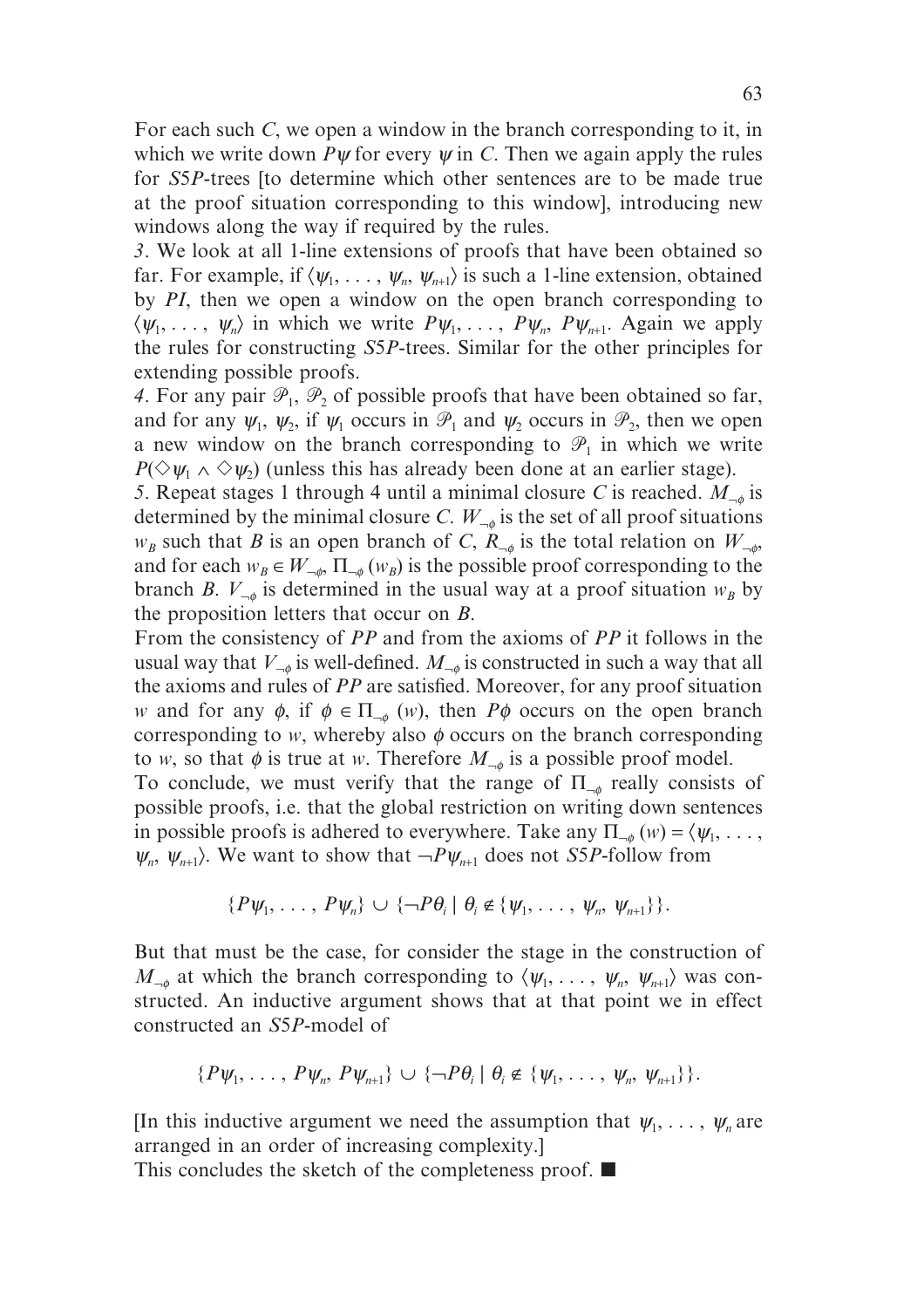The method of this completeness proof is *flexible*. For instance, consider the class  $\mathcal{M}'$  of models which are just like possible proof models, except that the rule for *P*-Introduction is *not* stipulated to be an admissible rule in possible proofs. The above completeness proof is easily adapted to show that the system which is just like *PP* except that it lacks Axiom 5 is (sound and) complete for  $M'$ . Similar remarks apply to all the other principles for introducing sentences in possible proofs that were discussed, *except* for the principle of Axiom Introduction.

## *9. Conclusion*

The aim of this paper was to get a grip on the propositional logic of possible proofs. An attempt was made to give a fairly detailed description of the structure of possible proofs and the interrelations between possible proofs, and to describe the modal-epistemic propositional sentences that are valid in all the resulting structures.

It was argued that the possible proof models presented here are in a sense more *realistic* than most of the models for epistemic logic that are in existence today. We think here especially of the models of Hintikka (1962) and its variants, and those of Horsten (1994). For instance, we have seen that the objectionable schematic principle

$$
\Diamond PA \to (\Diamond PB \to \Diamond P(A \land B))
$$

is not valid in all possible proof models. And the schematic principle  $\Diamond \neg PA$  is valid in all possible proof models.

The possible proof models described here are also fairly *fine-grained*. Specifically, the *modal-epistemic propositional logical sequential structure* of possible proofs is explicitly exhibited in the possible proof models, which makes the possible proof models more fine-grained than those of Horsten (1994). Abstraction is made only of the predicate logical and higherorder structure of possible proofs.

Nevertheless, there are philosophical problems that remain unaddressed. As was briefly mentioned in section 2, there is a discrepancy between the system *PP* and the modal and epistemic principles that are guaranteed to be available in possible proofs (namely, the principles of the system *S*5*P*). If the theorems of *PP* are knowably valid principles of modal-epistemic logic, then should not the possible prover always be allowed to use any of *them* instead of only the theorems of the weaker system *S*5*P*? This is a problem that should be addressed in future research about the logic of possible proofs. Also, explicitly disentangling in the formal language the modal and temporal components that are implicit in the semantics may give us useful information about the structure of possible proofs. At the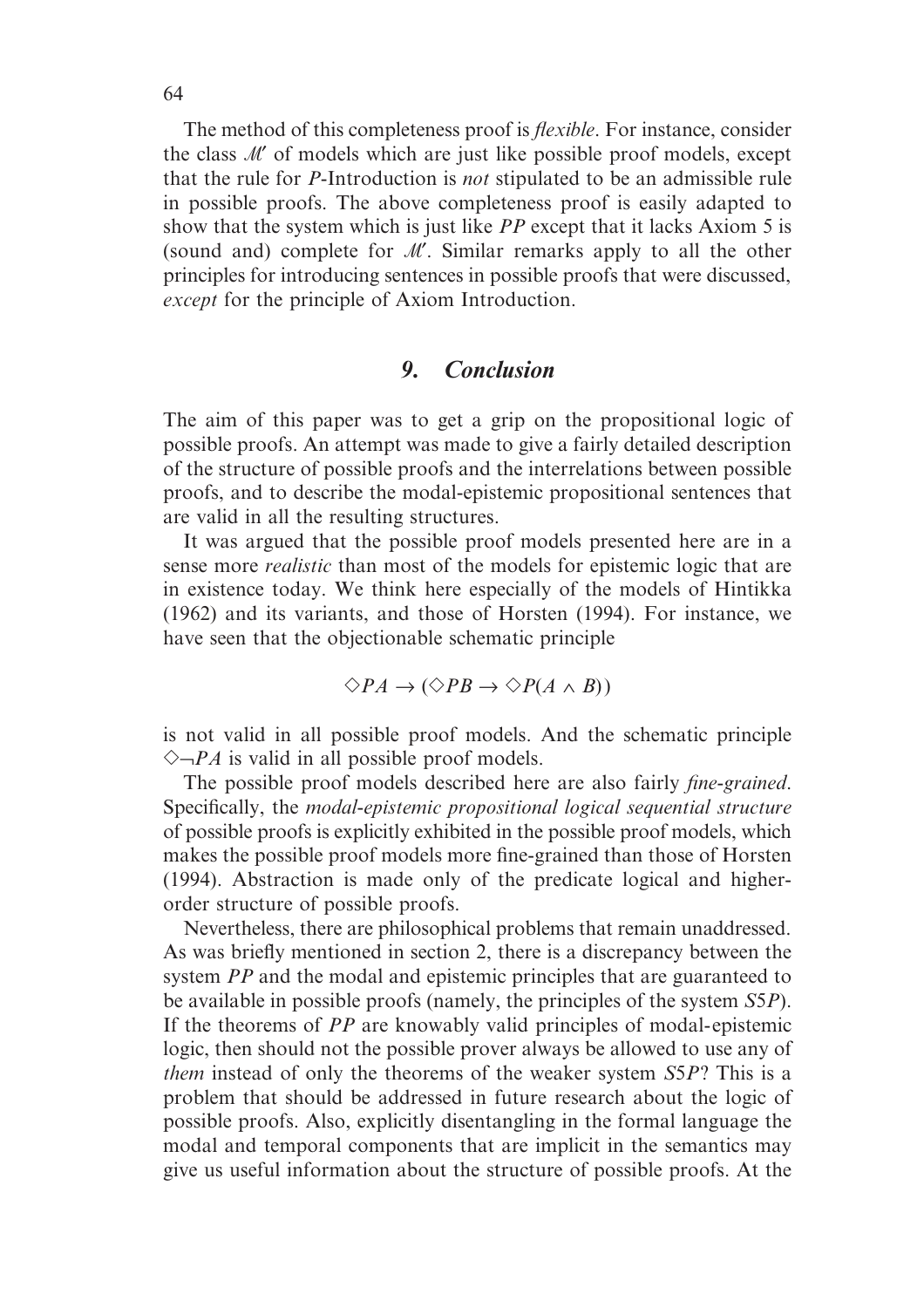same time, it should be kept in mind that with each step in the direction of extending the expressive power of the language, the structure of the models and of the formal systems becomes more complicated.

It was noted in passing in the previous sections that there are also purely technical questions that remain. It is not known at present how to axiomatize the class of models that results when axioms in possible proofs are required to be *necessary*. Whether *PP* is decidable is an open question. And one wonders whether intuitionistic propositional logic is interpretable in *PP* under a variant of the Gödel translation from intuitionistic to (intensional) classical logic.<sup>21</sup>

Institute of Philosophy University of Leuven e-mail: Leon.Horsten@hiw.kuleuven.ac.be

#### **NOTES**

<sup>1</sup> Hintikka, J. *Knowledge and Belief* (Ithaca: Cornell University Press, 1962).

<sup>2</sup> See, e.g., the discussion of the existence of contingent a priori and necessary a posteriori propositions in Kripke, S. *Naming and Necessity* (Harvard: Harvard University Press, 1980).

<sup>3</sup> Shapiro, S. "Epistemic and Intuitionistic Arithmetic," in S. Shapiro (ed), *Intensional Mathematics* (Amsterdam: North-Holland, 1985).

<sup>4</sup> Horsten, L. "Modal-Epistemic Variants of Shapiro's System of Epistemic Arithmetic," *Notre Dame Journal of Formal Logic* 35, 1994.

<sup>5</sup> This has been the curse of epistemic logic since its inception.

<sup>6</sup> Except for the fact that it was recognized that the reflexivity axiom has to be slightly weakened.

7 More precisely, take the language of Epistemic Type Theory, as described in Flagg, R. "Integrating Intuitionistic and Epistemic Type Theory," *Annals of Pure and Applied Logic* 32, 1986. The only modification that we need to make to this language for our purposes is that instead of the absolute provability operator of Flagg's language,  $\mathcal{L}$  has a modal operator  $\diamond$  and an epistemic operator *P*.

<sup>8</sup> Anderson, C. A. "Towards a Logic of A Priori Knowledge," *Philosophical Topics* 21, 1993.

<sup>9</sup> He gives a counterexample based on self-reference that is very similar to the aggregation principle of example 1. However, the results of Anderson (1993) and Horsten (1994) are not *directly* comparable, since they investigate slightly different notions.

<sup>10</sup> We draw this notion from the philosophy of science. See, for instance, Suppe, F. *The Structure of Scientific Theories*. Second Edition (Chicago: University of Illinois Press, 1977), pp. 221–30.

<sup>11</sup> Note that we have cast doubt on this principle in the previous section.

<sup>12</sup> Kripke has noted that it is difficult to say how far this stretching is allowed to go.

<sup>13</sup> Dedekind, R. "The Nature and Meaning of Numbers," in Dedekind, R. *Essays on the Theory of Numbers [1901]* (Mineola: Dover, 1963).

<sup>14</sup> For an analysis of the conditions that a piece of knowledge has to satisfy in order to count as *a priori* knowledge, see Burge, T. "Content Preservation," *Philosophical Review* 102, 1993.